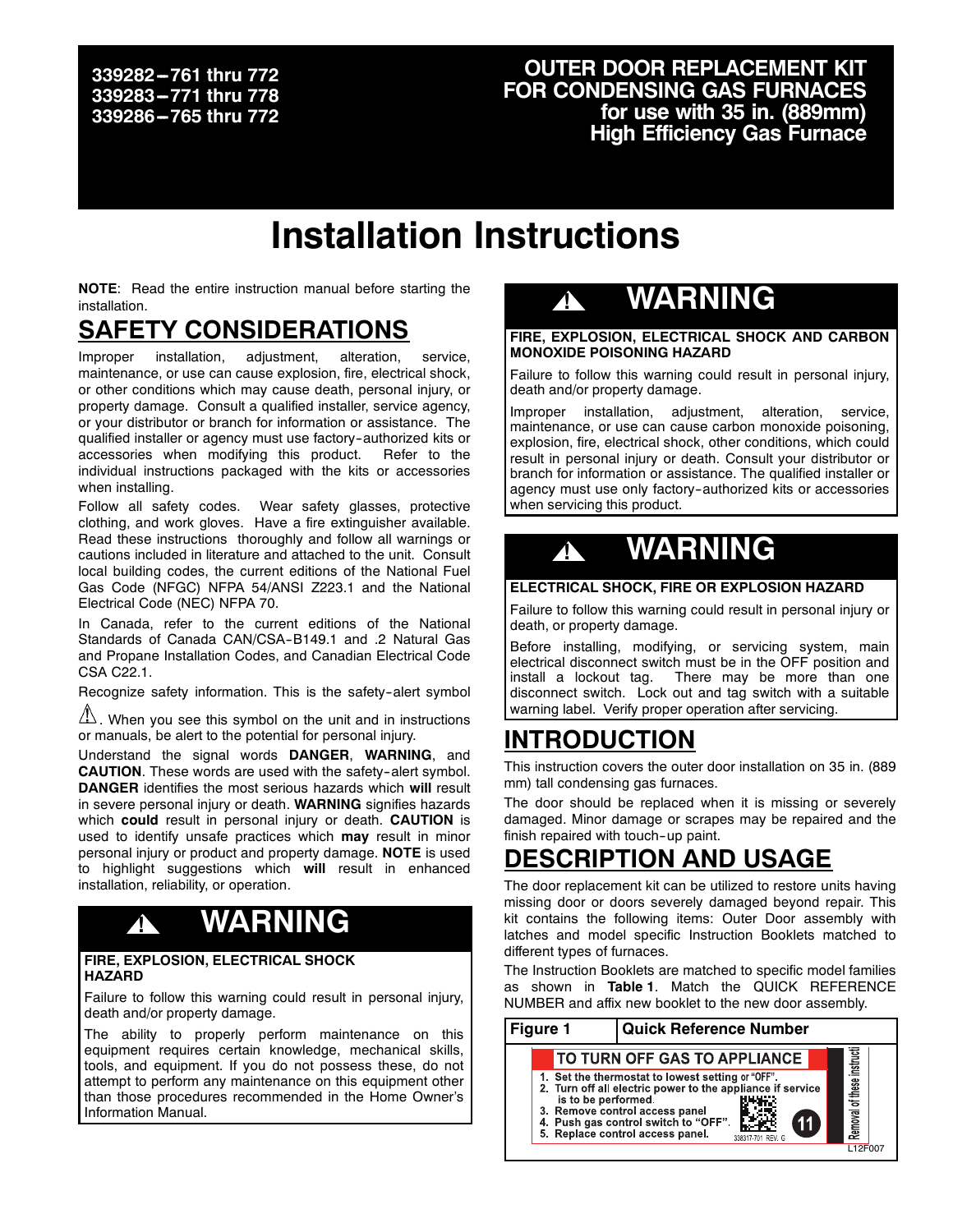## **INSTALLATION**

#### **Table 1 - Instruction Booklets**

## **! CAUTION**

### **CUT HAZARD**

Failure to follow this caution may result in personal injury.

Sheet metal parts may have sharp edges or burrs. Use care and wear appropriate protective clothing and gloves when handling parts.

- 1. Remove all packing materials from Outer Door.
- 2. Remove the Instruction Booklets.
- 3. Orient door to the correct installation position.
- 4. Brand logo may be repositioned to the correct position.
- 5. To reposition logo (See **Figure 2**):
	- a. Depress plastic retaining pins on reverse side of logo.
	- b. Push logo out of mounting holes in outer door.
	- c. Rotate logo to correct position and align logo retaining pins with holes in outer door.
	- d. Snap logo into place by pushing on front of logo in the area where the retaining pins are located.



### **Install the correct Instruction Booklet**

The Instruction Booklets have a quick reference number in a black circle on the lower right corner of the safety information panel. A portion of the label is shown below in **Figure 1**. The full label is shown in **Figure 3**.

To locate the correct Instruction Booklet:

- 1. Verify the furnace model number from the unit rating plate on the inside of the blower door.
- 2. Locate the quick reference number next to the furnace model in **Table 1**.
- 3. Locate the correct Instruction Booklet
- 4. Remove the adhesive backing from Instruction Booklet
- 5. Center the Instruction Booklet on the inside of the new door assembly (See **Figure 2**).
- 6. Press the booklet firmly in place.
- 7. Install both furnace doors.
- 8. Check for proper engagement of the blower door switch by running the furnace through one heating cycle.

**NOTE**: Extra labels may be kept for future use or discarded.

| <b>MODEL NUMBER</b> | <b>QUICK REFERENCE NUMBER</b> |
|---------------------|-------------------------------|
| 59MN7(A/B)          | 1                             |
| 59TN6A              | $\overline{2}$                |
| 59TN6B              | 24                            |
| 59TP6A              | 19                            |
| 59TP6B              | 22                            |
| 59TP5A              | 8                             |
| 59SP5A              | 5                             |
| 59SP2A              | 5                             |
| 59SC5A              | 13                            |
| 59SC5B              | 20                            |
| 59SC2(A/B/C)        | 13                            |
| 59SC2D              | 20                            |
| 987M(A/B)           | 1                             |
| 986TA               | 16                            |
| 986TB               | $\overline{2}$                |
| 986TC               | 24                            |
| 926TA               | 19                            |
| 926TB               | 22                            |
| 925TA/B             | 8                             |
| 925SA               | 5                             |
| 922SA               | 5                             |
| 915SA               | 13                            |
| 915SB               | 20                            |
| 912S(A/B/C)         | 13                            |
| 912SD               | 20                            |
|                     |                               |
| PG96VAT(A)          | 16                            |
| PG96VAT(B/C/D)      | 19                            |
| PG96VTAA            | 22                            |
| PG95XAT             | 8                             |
| PG95ESAA            | 20                            |
| PG95SAS             | 13                            |
| PG92S(A/B/C)S       | 13                            |
| PG92ESAA            | 20                            |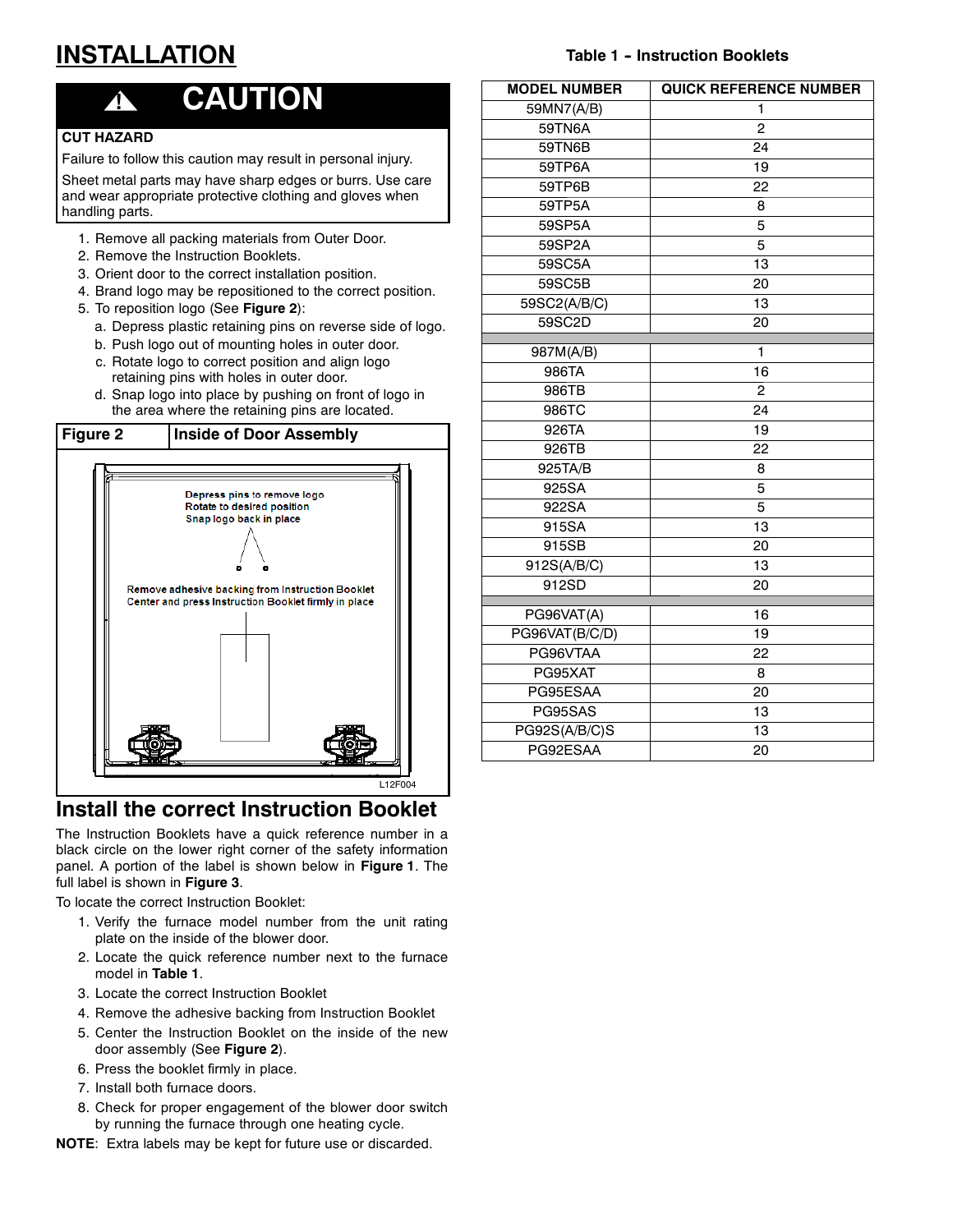#### **Figure 3 -- Safety Information Panel**



**REFERENCE NUMBER**

A12127